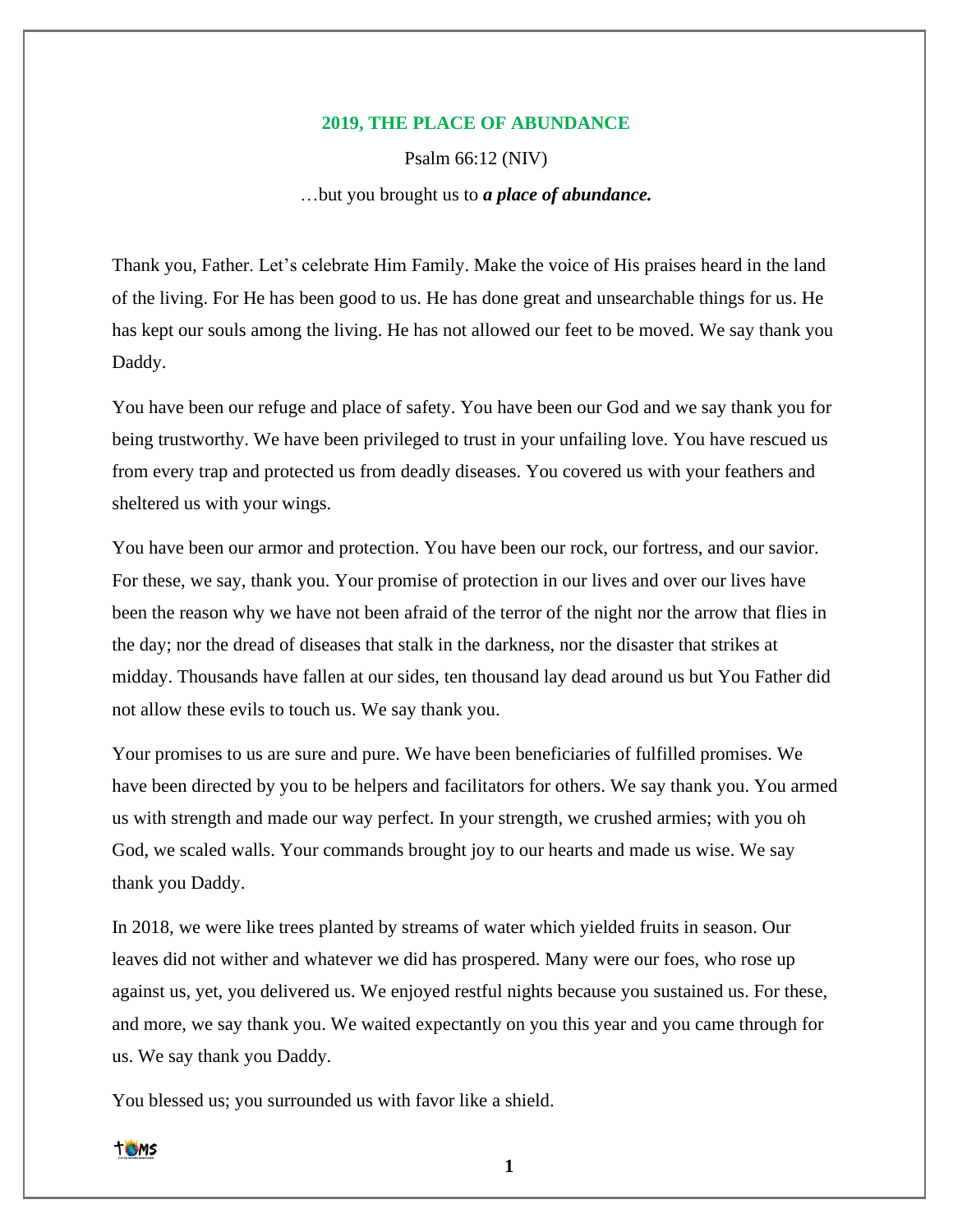We went through all the tests – the God test, the man test, yet we made it through because You God, was with us. You refined us in the process as silver is refined. You brought us into the net and laid burdens on our backs. You let people ride over our heads; we went through fire and water, but you brought us to a place of abundance. We say thank you, Daddy.

Father, you promised to bring us to <u>*a place*</u> of abundance and we have prayerfully **identified the year 2019 as "***the place* **of abundance". Therefore, we embrace and welcome 2019, we stand at the door of 2019 and we call 2019** *the place* **of abundance. We boldly and confidently step into 2019 and we declare and decree 2019;**

The place of abundant praise and worship unto you

The place of abundant life

The place of abundant prosperity

The place of abundant health

The place of the abundant demonstration of good works

The place of the abundance of our giving to You, God and to men

The place of abundant favors

The place of abundant business opportunities

The place of abundant educational opportunities

The place of abundant family reunions

The place of abundant youthfulness

The place of abundant fruitfulness

The place of abundant manifestation of power in and through us

The place of abundant manifestation of power without reference

The place of abundant manifestation of Godly character and virtues

**TOMS**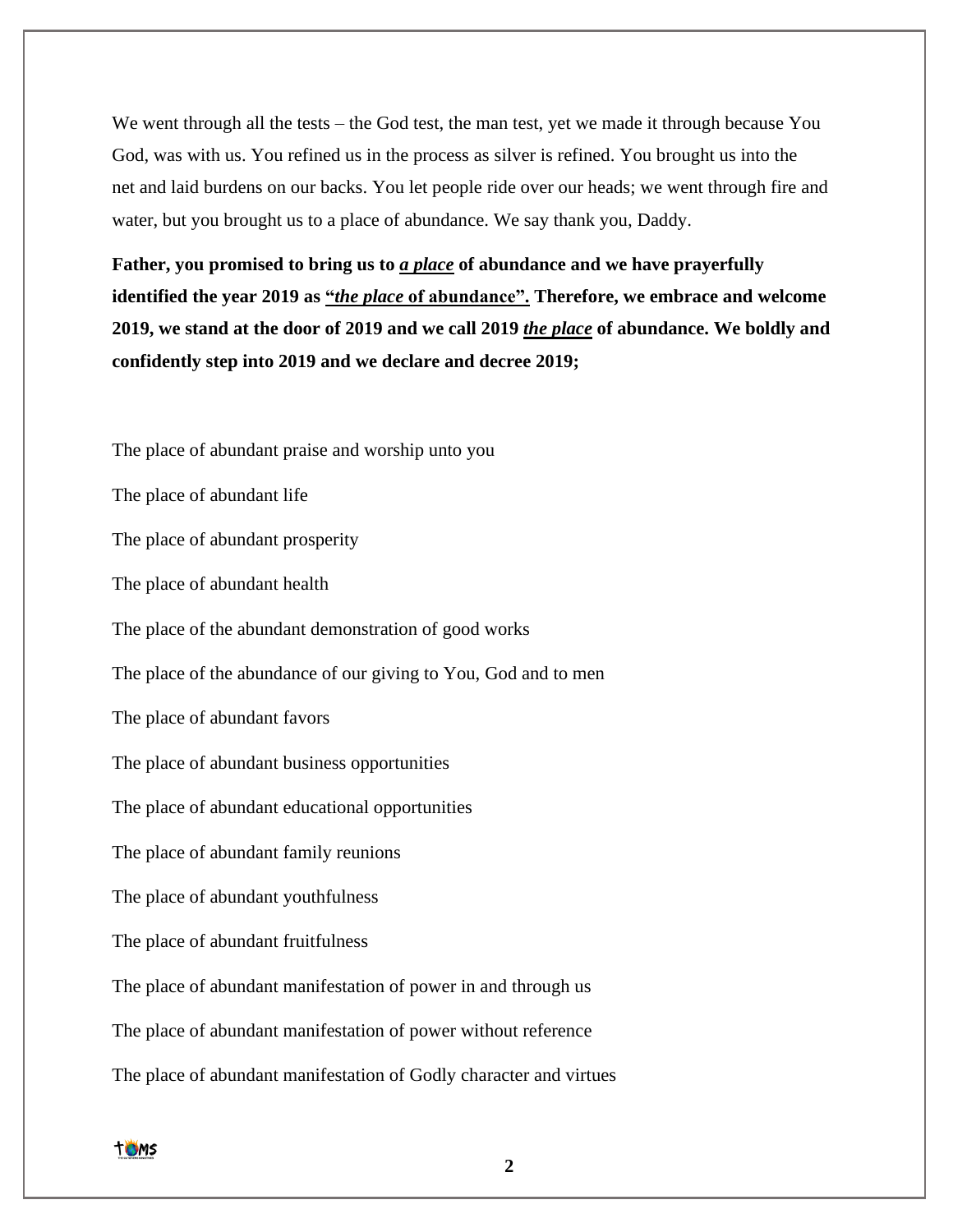The place of abundant anointing

The place of abundant manifestation of the gifts of the spirit The place of abundant manifestation of the fruit of the spirit The place of abundant demonstration of Kingdom Stewardship The place of the abundant fulfillment of our God given purpose and assignments

2019 is the place of abundant testimonies It is the place of abundant laughter It is the place of abundant joyfulness and gladness of heart It is the place of abundant fulfilment It is the place of abundant restoration It is the place where we will exercise abundant dominion It is the place of abundant growth It is the place of abundant victories It is the place of abundant wealth It is the place of abundant finances It is the place of abundant property ownership It is the place of abundant receptivity to Kingdom Mysteries It is the place of abundant revelations It is the place of abundant desires to fellowship with the King It is the place of abundant surrender to the Kingdom Lifestyle It is the place of abundant conception and delivery It is the place of abundant inception

**TOMS**